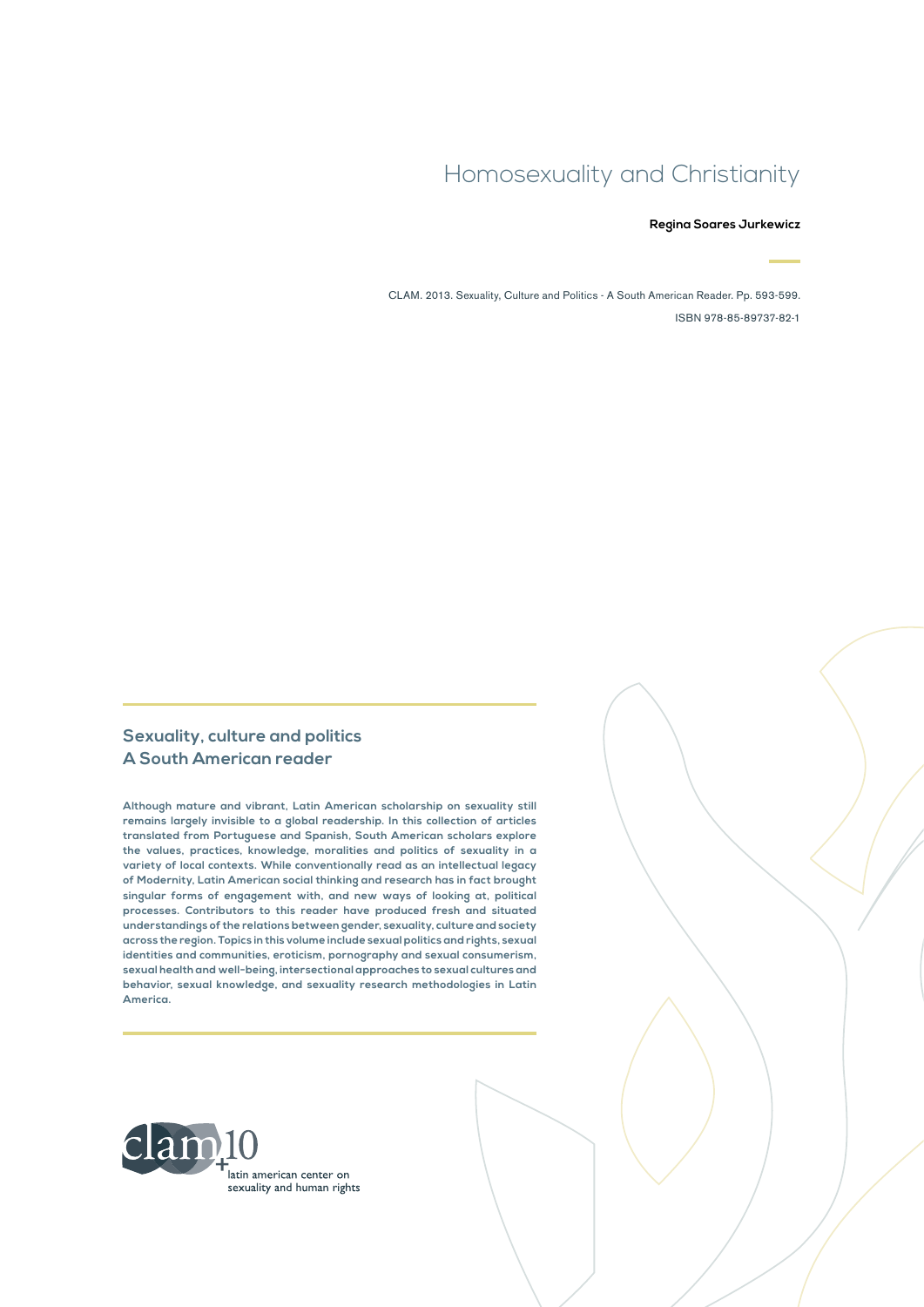# Homosexuality and Christianity\*

**Regina Soares Jurkewicz \*\***

#### **A Historical glance**

*Lex Scantinia* (Westermack, 1939, p. 731-372) was a seldom enforced Roman law condemning homosexuality, which existed before the expansion of Christianity. With Christian hegemony this law (which studies indicate was not enforced) started to be applied in cases involving the abuse of minors. Later on, Christian empires based on Roman law created new and more rigorous legislation condemning homosexuality. Initially this legislation was restricted to the abuse of youths and prostitution, but new legislation became progressively more rigorous and condemned every homosexual act. Eventually, homosexual prostitution became punished by penalties up to and including burning at the stake.

Catholic literature between the seventh and eleventh centuries contains a guide regarding the severity of sins for priests and lay people called *The Penitentials*, in which homosexuality was condemned as a serious sin, with penalties varying between 3 and 15 years of imprisonment. In this book, homosexual acts were categorized for the first time, including touching, affection, masturbation, adopting active and submissive roles, and habitual or occasional homosexuality. The penalties for clergy or monks were more severe than for laymen and comments about female homosexuality also appear. The penalties for this sort of activity were less than those for male homosexuality, however.

In the Middle Ages, St. Thomas Aquinas categorized homosexuality as a sin "contra naturam" (against nature), along with masturbation and bestiality. It was understood to be more serious than sins "secundum naturam" (according to nature), such as adultery, violation and seduction—although these latter sins were understood to be in stark opposition to the principles of charity. For Aquinas, the natural order was established by God and its violation offends the Creator. This is understood to be worse than offending one's neighbor.

Other theologians continued to work upon the foundations laid by Thomas Aquinas, whose influence on this topic was vast in Christian spheres. Homosexual behavior was historically categorized as against the natural order determined by God, since procreation was understood to be the sole purpose of sex (Vidal et al., 1981).

<sup>\*</sup> Translated from Portuguese by Marcos Apolonio. Originally published as: JURKEWICZ, R. S. 2005. "Cristianismo e homossexualidade". In: GROSSI, M. et alli. (Eds.). *Movimentos sociais, educação e sexualidades*. Rio de Janeiro: Garamond. P. 45-52.

<sup>\*\*</sup> PhD. Research coordinator for Catholics for Choice, Brazil.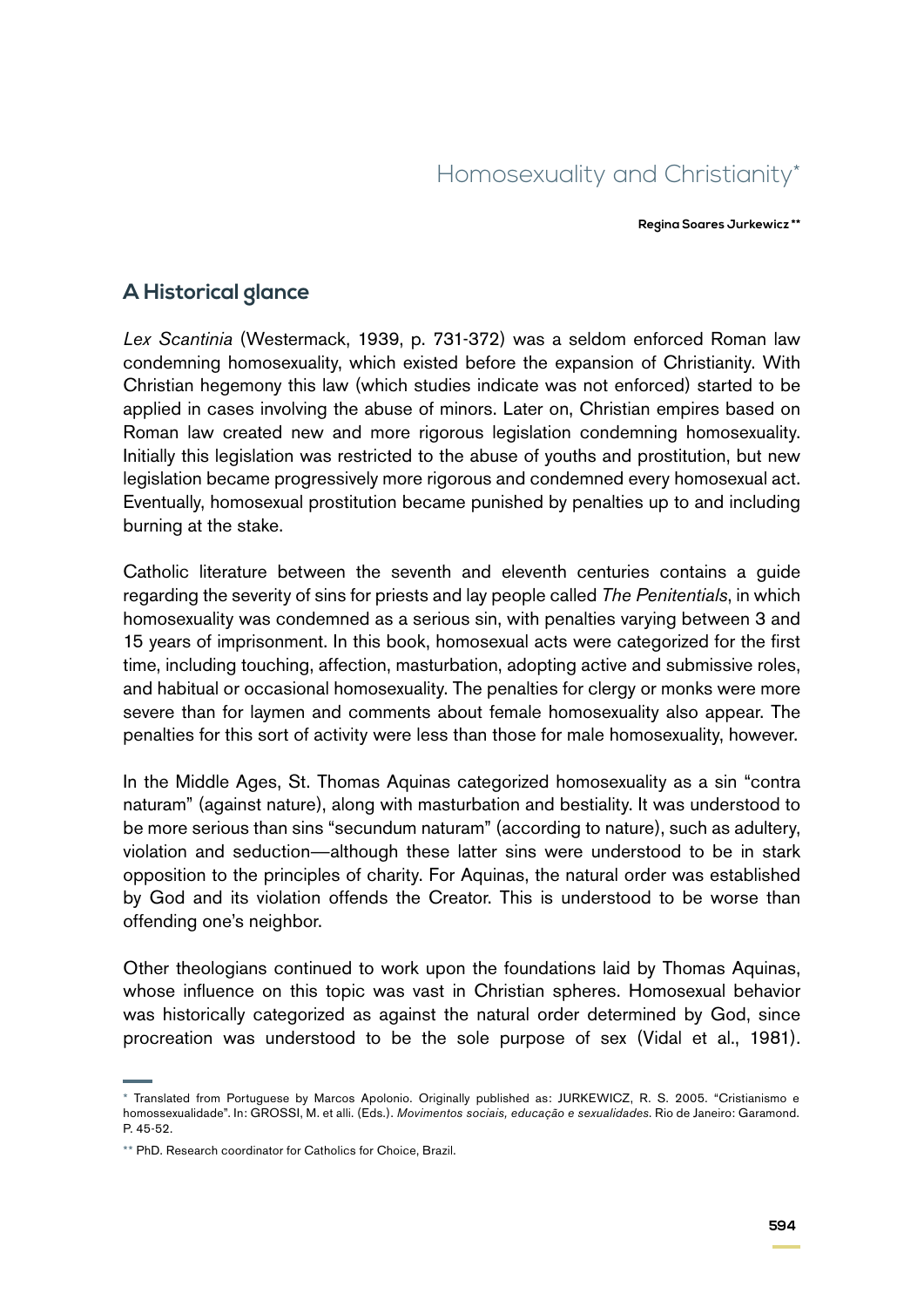Nonetheless, there are studies suggesting that in the Middle Ages there was more tolerance towards homosexuality than what the evidence previously revealed indicated (Boswell ap. Ryan, 1999).

## **What are Christian churches saying today?**

Contemporary discussions about homosexuality in churches usually look for behavioral instructions in biblical texts, rather than for nuances to improve its understanding. For many Christians, this issue is still considered taboo and they will not even discuss the matter. Biblical texts are referred to when a simple and direct answer is sought. Generally, it is not considered that biblical authors originally wrote for their times and that assumptions regarding sexuality vary significantly from culture to culture and age to age.

Some theologians start with Genesis 2:24: "Man leaves his father and mother and is united unto his wife and they become one flesh" (New International Version), interpreting this passage as implying that when God created Man he also created a heterosexual monogamous template. According to these theologians, this pattern is part of the created order and is not subject to cultural or historical change. This understanding of sex as companionship and reproduction, based upon the notion that somehow men and women complement each other, is properly termed the *creationist* point of view. These scholars also maintain that no other model of sexual expression can be *natural*  or morally acceptable. This model is thus law and, therefore, sexual relations between persons of the same sex are perceived as immoral.

However, this is not the only approach taken by Christian theologians. Religious discourse in relation to homosexuality is not monolithic. Dr. William Countryman—New Testament Professor at Church Divinity School of the Pacific, Berkeley, California, USA—is among those who are opposed to the creationist approach. He establishes that the biblical passage quoted above does not intend to create an ethical imperative, since the verses before and after do not have that purpose. One of those verses, for example, is Genesis 2:3 "Then God blessed the seventh day and made it holy, because on it he rested from all the work of creating that he had done." (New International Version). Here, supposedly, the practice of keeping the Sabbath would have been forever established, presuming that these words were intended to be read imperatively. The majority of Christians ignore this ordinance, however. In other words, Christians do not keep Sabbath not because of the authority of the Bible, but because of tradition. Why, then, would other parts of the creation narrative remain as absolute and unchangeable moral rules?

For Countryman, Genesis 2 is stating that sexuality is essential for human beings: it does not state that heterosexuality is. It is not a rule, but a demonstration of God's generosity in creation.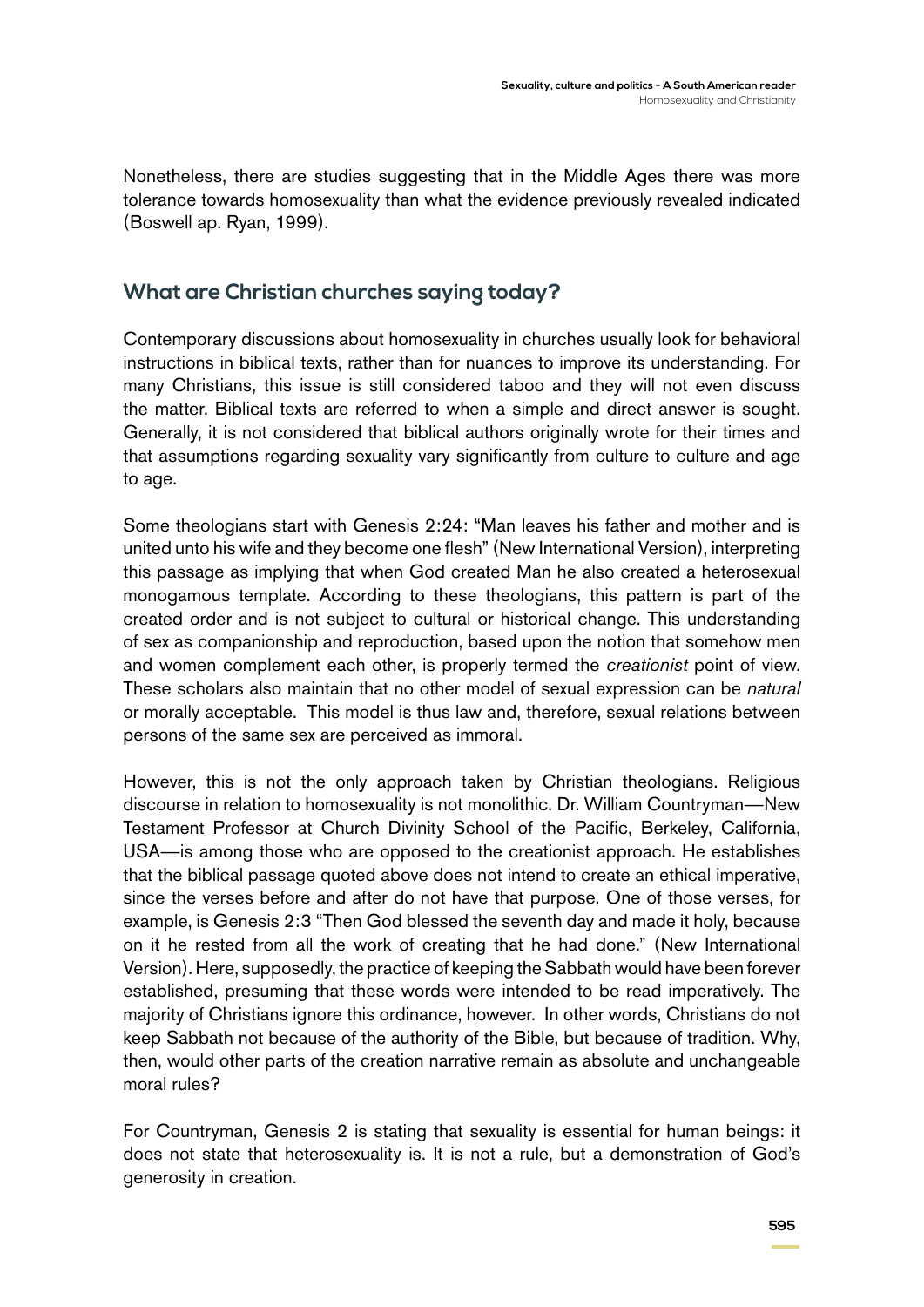This is just an example which shows how the Bible requires interpretation. Biblical texts showing heterosexuality as the usual model of relationship between two persons does not mean a rejection of other possibilities. Much of the religious debate on homosexuality puts a great effort in finding out what the Bible says about the topic. Using the fundamentalist approach to biblical narrative does not seem to be the best way to find ethical guidance for the expression of sexuality, however.

Most of us were probably raised learning and assuming that a homosexual orientation is bad and that sexual practices between same sex individuals are sinful. Today, there are a vast number of people who question that point of view.

Homosexuality is no longer seen as a disease and homosexual individuals are not understood to be less healthy than heterosexual ones: they just have a different erotic/ sexual orientation. Behavioral studies have discovered heterosexual and homosexual practices in different species, showing that homosexuality is an aspect of the natural world. Cultural anthropology has shown that human societies have different ways of understanding homosexuality. In other words, science shows that homosexuality is simply a part of the world we know and it is not good or bad in and of itself. This scientific approach questions dogmatic religious definitions of homosexuality.

High levels of prejudice against homosexuals can still be noticed among devout Christians, but as the homosexual social group has become more visible, the tolerance of the devout has increased. Especially in Catholicism, the need to discuss the issue became inescapable, even though the Vatican continues to condemn homosexual practices. The Churches' pedophilia scandal, made public in the first months of 2002 in several places around the world, has triggered discussions about homosexuality among Catholics, although homosexuality and pedophilia are entirely different phenomena.

At the beginning of 2003 the Vatican published a polemic glossary of sexual terminology called "*Lexicon* on Ambiguous and Colloquial Terms Regarding Family Life and Ethical Questions." The chapter on homosexuality and homophobia states that homosexuality comes from unsolved psychological conflicts, that homosexuals are not normal and that countries that allow same sex marriages are inhabited by individuals with very disturbed minds.1 The Catholic Church position remains homophobic, creating tensions. However, as mentioned above, this position is not unique among Catholics or among Christians. Different positions exist in Christianity and even among members of the Catholic hierarchy.

<sup>1</sup> *Jornal Zero Hora*, Porto Alegre, 01/04/2003. This newspaper announced the release of the glossary, coordinated by Colombian Afonso Lopez Trujillo, one of the most conservative Cardinals in the Vatican.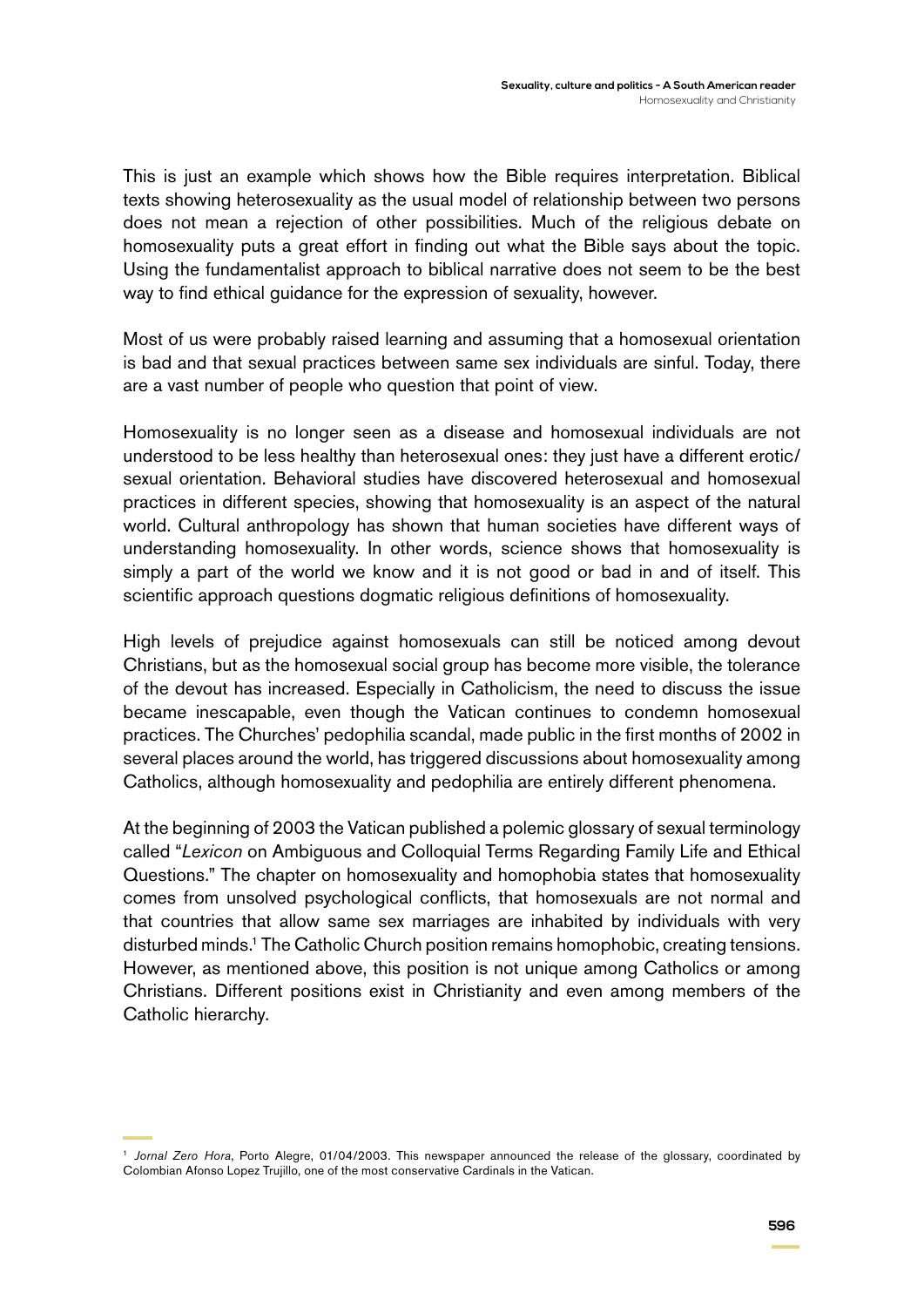## **Diverse positions among Christians regarding homosexuality**

There are three different Christian reactions regarding homosexuality. There are those who think that homosexuality should be rejected, since it is supposedly an unnatural and sinful conduct. Those who advocate for this position refer to Genesis 1:28's injunction to "be fruitful and increase in number" (New International Version) as God's will regarding sexual relations. Although these people understand homosexuality to be a perversion, they do not want to punish homosexuals and believe that churches should welcome them, once they recognize their need for help in order to change their behavior.

Another belief found among Christians is that homosexual conduct is acceptable, although it is considered an inferior option. Representing this idea is the Lutheran theologian Helmut Thielicke (1975). He considers homosexuality to be a pathological result of the Fall and concludes that people of homosexual orientation are mostly incapable of changing. Thielicke exhorts the homosexual to adjust to a heterosexual lifestyle as much as possible, but if *conversion* is impossible and abstinence becomes too difficult, he advises them to "channel your sexual activity into a stable, ethically responsible couple relationship…" (Ecumenical Pastoral…, 1997).

But there are also Christians such as the Anglican theologian Norman Pittenger, who advocates that homosexuality is as honorable as heterosexuality. Those who advocate this position are convinced that the Bible is not supposed to be the law for all times and places. That even in the Bible, there is evidence homosexuality was sometimes tolerated without criticism. They state homosexuality in and of itself is not a sin: the sin is to exploit another person. This, of course, can happen in heterosexual relationships as well. In this way the same set of moral rules apply to both heterosexual and homosexual activities. What matters is that the relationships are responsible, tender and respectful, promoting the well-being of both parts so no one feels abused. John McNeil (1979), a Catholic theologian, said "I am inclined to think along the same lines as Norman Pittenger, when he said that between consenting adults there exist only three classes of sexual relationships: good, better and excellent (the best sexual relation)".2

#### **Reverend William Countryman asks:**

But if homosexuality is not necessarily sinful, does it mean it is necessarily good? In a certain way, yes. God said that all of Creation was good, including Creation's sexual aspects. Homosexuality is in reality *good* in the same sense that all sexuality is good. It is one of the great gifts God has given us since the beginning. It is the

<sup>2</sup> These themes are well developed in John McNeill's book, *Taking a change on God: liberating theology for gays, lesbians, and their lovers, families, and friends.* McNeill was silenced and expelled from his Jesuit order in 1987 after publishing his first book, *The Church and the Homosexual,* where he asks the church to reconsider its position on homosexuality.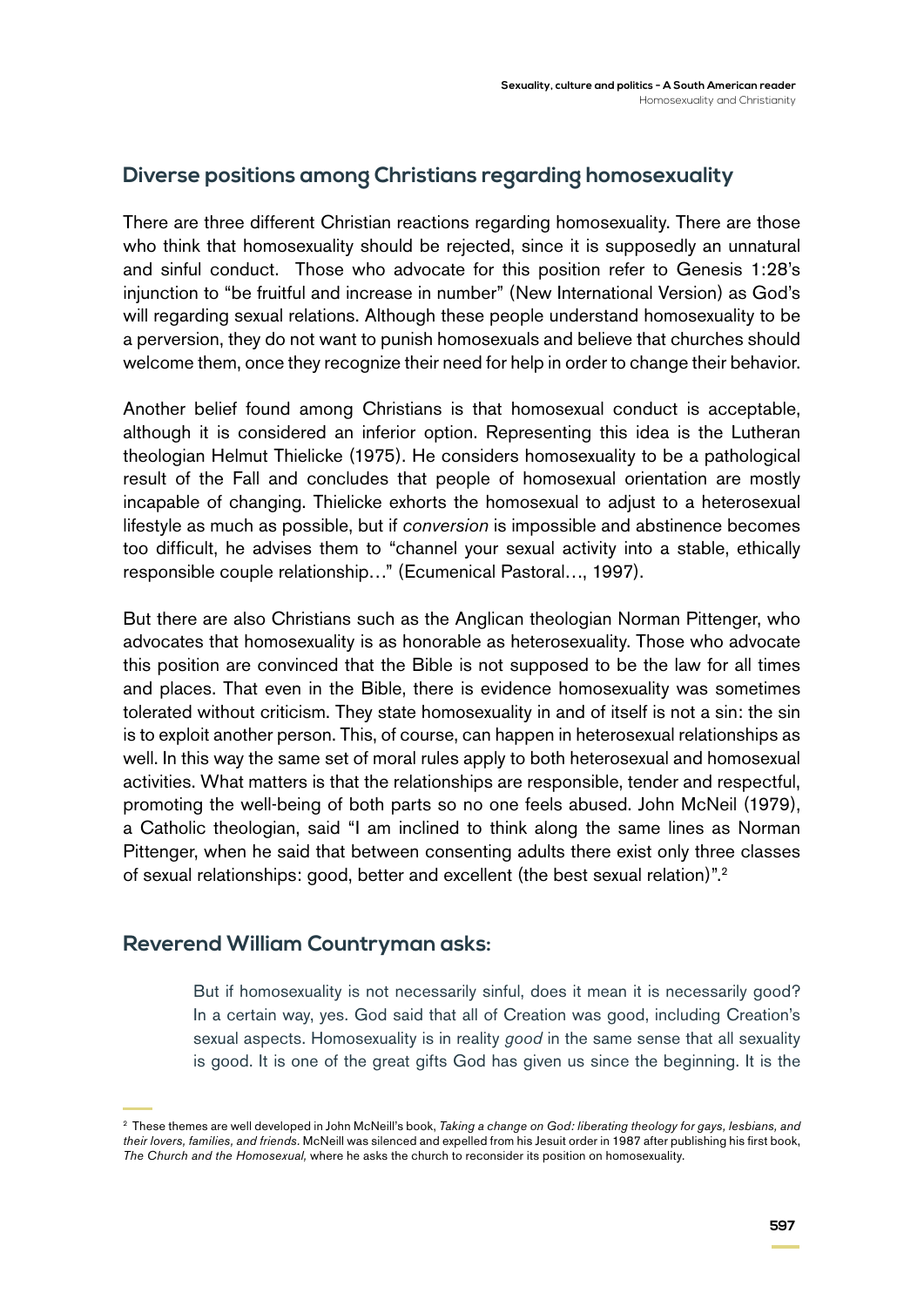gift of delight, wonder and of connection to and with one another. It is the gift of transcendence; it is the gift of humanity…3

Another contribution to this topic was developed by the theologian Penelope J. Ryan.<sup>4</sup> In her book, *Practicing Catholic: The Search for a Livable Catholicism,* she offers reports of priests and bishops who are sympathetic to homosexuals and challenges the Catholic hierarchy to doubt their moral certainties on this theme:

> … [W]ith the realization that many priests are homosexuals, a raised consciousness surfaces that this is a matter of people, compassion and justice. The many ways by which the homosexual community has elevated the human race through their art, science and leadership gives witness to the creative power of this group of people… (Ryan, 1999, p. 180).

It is therefore possible to validate the practice of sexuality in its various expressions utilizing Christian thought itself. The ecclesiastical hierarchy has not listened to its theologians' contributions, to its members, or to science. This attitude only distances communities of faith from the world without creating any dialogue. For this reason, we make ours the words of poet Fernando Pessoa: "Love is the important thing. Sex is an accident. It can be the same, it can be different."

<sup>3</sup> Excerpted from the treatise written by the Rev. Dr. William Countryman, originally published by Integrity, Washington, DC, USA.

<sup>4</sup> Penelope J. Ryan, Ph.D., Catholic, professor at Fordham University. Her classes are well attended and she was nominated teacher of the year twice. She is also responsible for the religion curriculum of the School of the Holy Child, Rye, New York.